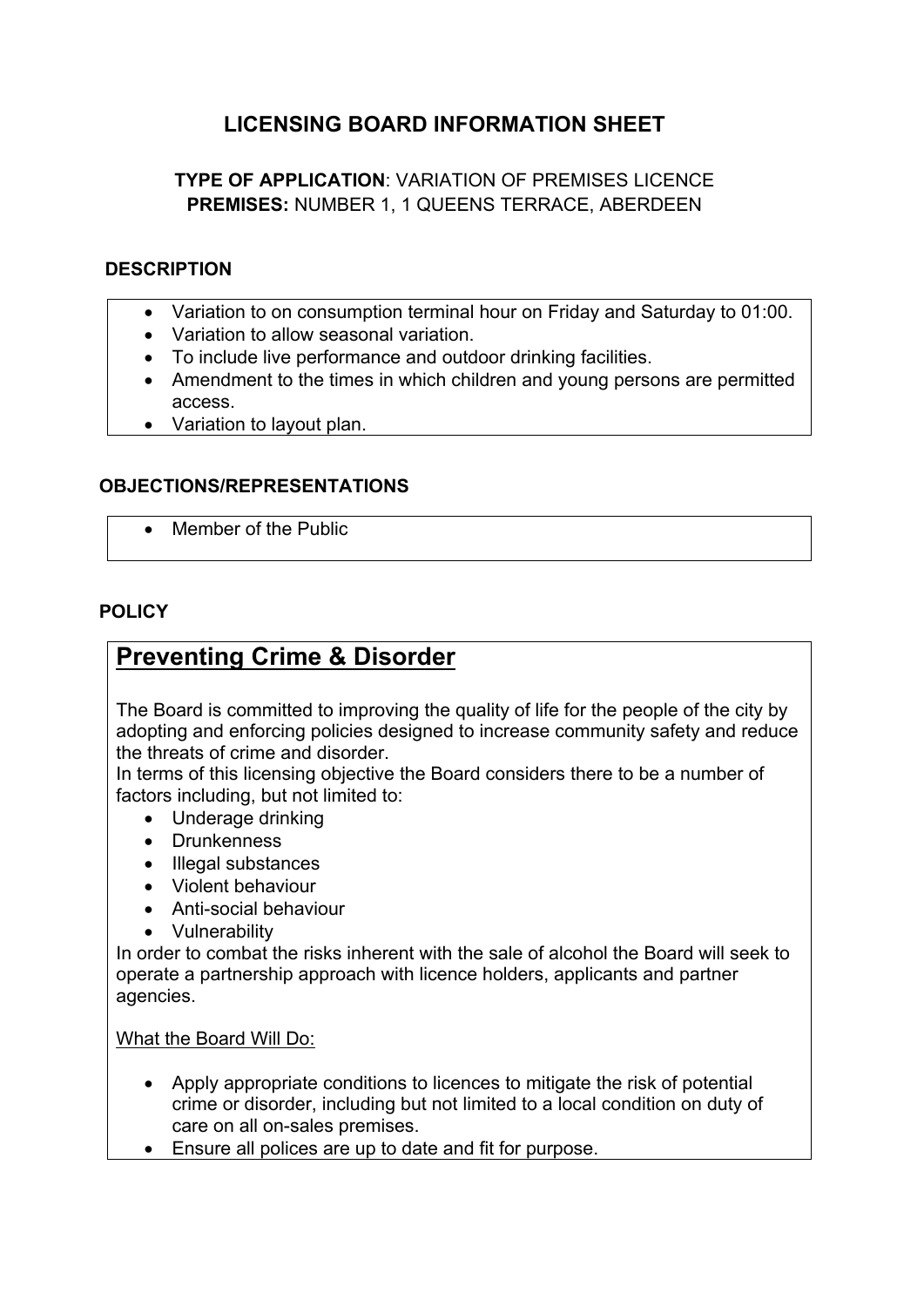- Work closely with all stakeholders to ensure all relevant information is kept up to date and accessible.
- Endorse initiatives designed to prevent crime and disorder.
- Consider the review of licences where a breach of the licensing objective cannot be rectified by other means.

What the Board Will Expect of Licence Holders

- Effective and responsible management of premises including evidence of written procedures for managing incidents.
- Up to date training and supervision of staff.
- Provision of effective CCTV in and around premises.
- Provision of external lighting and security measures.
- Employment of SIA registered door supervisors when appropriate.
- Use of radiolink or other such scheme.
- Adherence to the Board's Drugs Policy.
- Enforcement of Challenge 25.
- Adoption of best practice guidance where available.
- Evidence of a relevant dispersal policy where appropriate.
- Co-operation with police and Licensing Standards Officers.

## What the Board Will Expect of Partner Agencies

- Provision of all relevant up to date information as the Board requires.
- Involvement in mediation/intervention procedures to rectify any problem areas.
- Involvement in Premises Licence Review as a last resort.

# **Supplementary Policy – External Drinking Areas**

The Board recognises that the incorporation of outdoor areas within the licensed footprint of premises can enhance the operation of such premises but considers that it also attracts additional responsibilities on the part of the licence holder to uphold the licensing objectives. Before an application to licence an outdoor area will be considered the area in question must benefit from the necessary planning permission and, if required, a pavement permit from the Roads Department of Aberdeen City Council. All outdoor areas must be delineated on the layout plan forming part of the premises licence and outdoor drinking should be included as an activity within the body of the licence. The Board will expect premises who currently utilise unlicensed outdoor areas to incorporate such areas within the premises licence by way of variation. Applicants and licence holders must demonstrate that the areas will not contravene the licensing objectives, in particular with regard to noise, litter and antisocial behaviour. The areas must be regularly monitored, and glassware removed.

The Board will routinely attach additional conditions where an outdoor area is licensed including but not restricted to:

- Outdoor area to be clearly demarcated onsite.
- Use of the area to cease at 2200 hours.